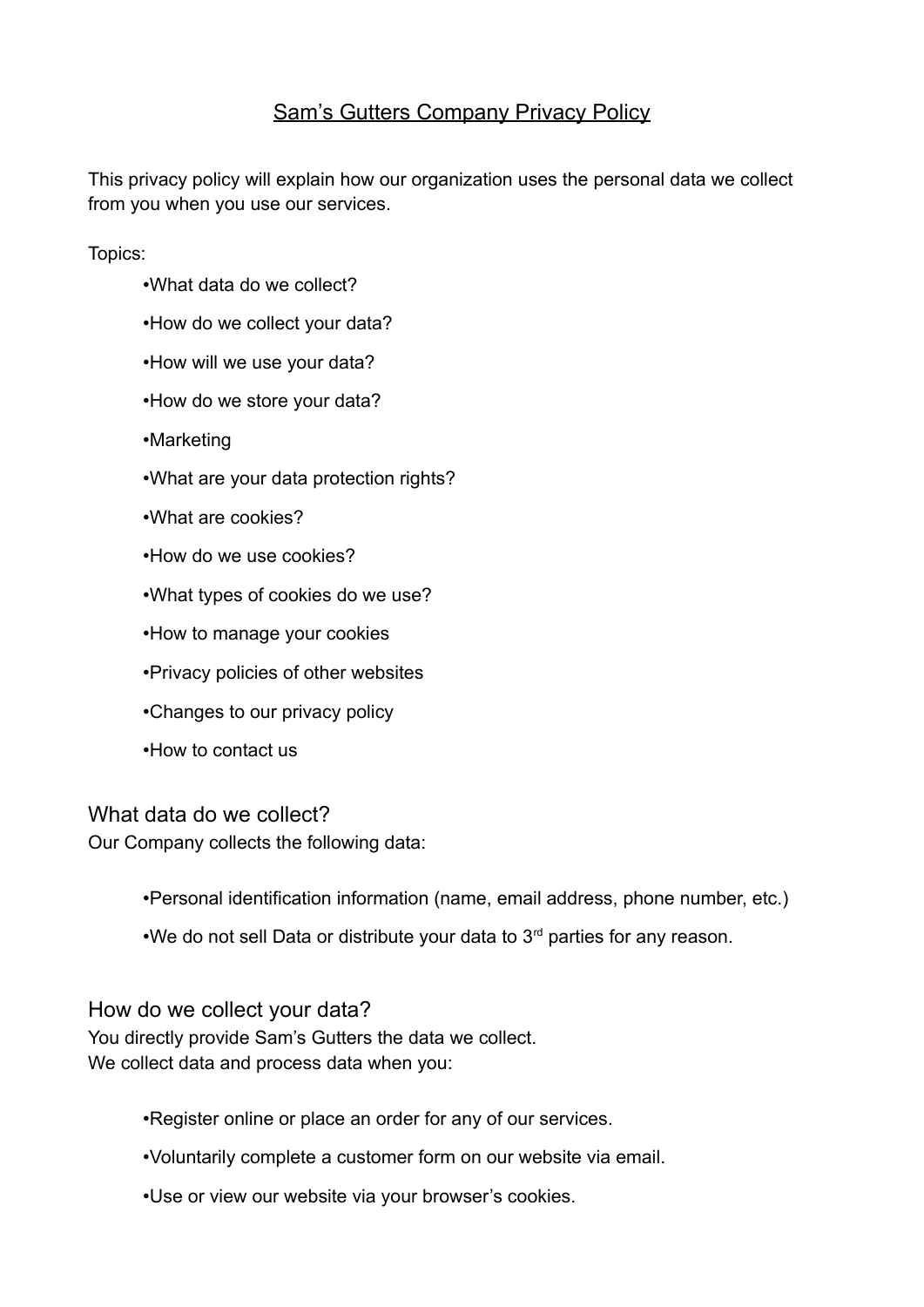How will we use your data?

Our Company collects your data so that we can:

•Process your order of Gutter Cleaning, Gutter Clearing or Roof Repair.

## How do we store your data?

Our Company securely stores your data at our East Grinstead office. Our Company will keep your data for 20 years. This is reviewed on a yearly basis.

Once this time period has expired, we will delete your data by deleting this from our CRM systems.

### **Marketing**

Our Company would like to send you information about products and services of ours that we think you might like.

If you have agreed to receive marketing, you may always opt out at a later date.

You have the right at any time to stop Sam's Gutters from contacting you for marketing purposes or giving your data to other members of the Sam's Gutters.

If you no longer wish to be contacted for marketing purposes you just have to let us know.

What are your data protection rights?

Our Company would like to make sure you are fully aware of all of your data protection rights. Every user is entitled to the following:

**The right to access** – You have the right to request Sam's Gutters for copies of your personal data. We may charge you a small fee for this service.

**The right to rectification**– You have the right to request that Sam's Gutters correct any information you believe is inaccurate. You also have the right to request Sam's Gutters to complete the information you believe is incomplete.

**The right to erasure**– You have the right to request that Sam's Gutters erase your personal data, under certain conditions.

**The right to restrict processing**– You have the right to request that Sam's Gutters restrict the processing of your personal data, under certain conditions.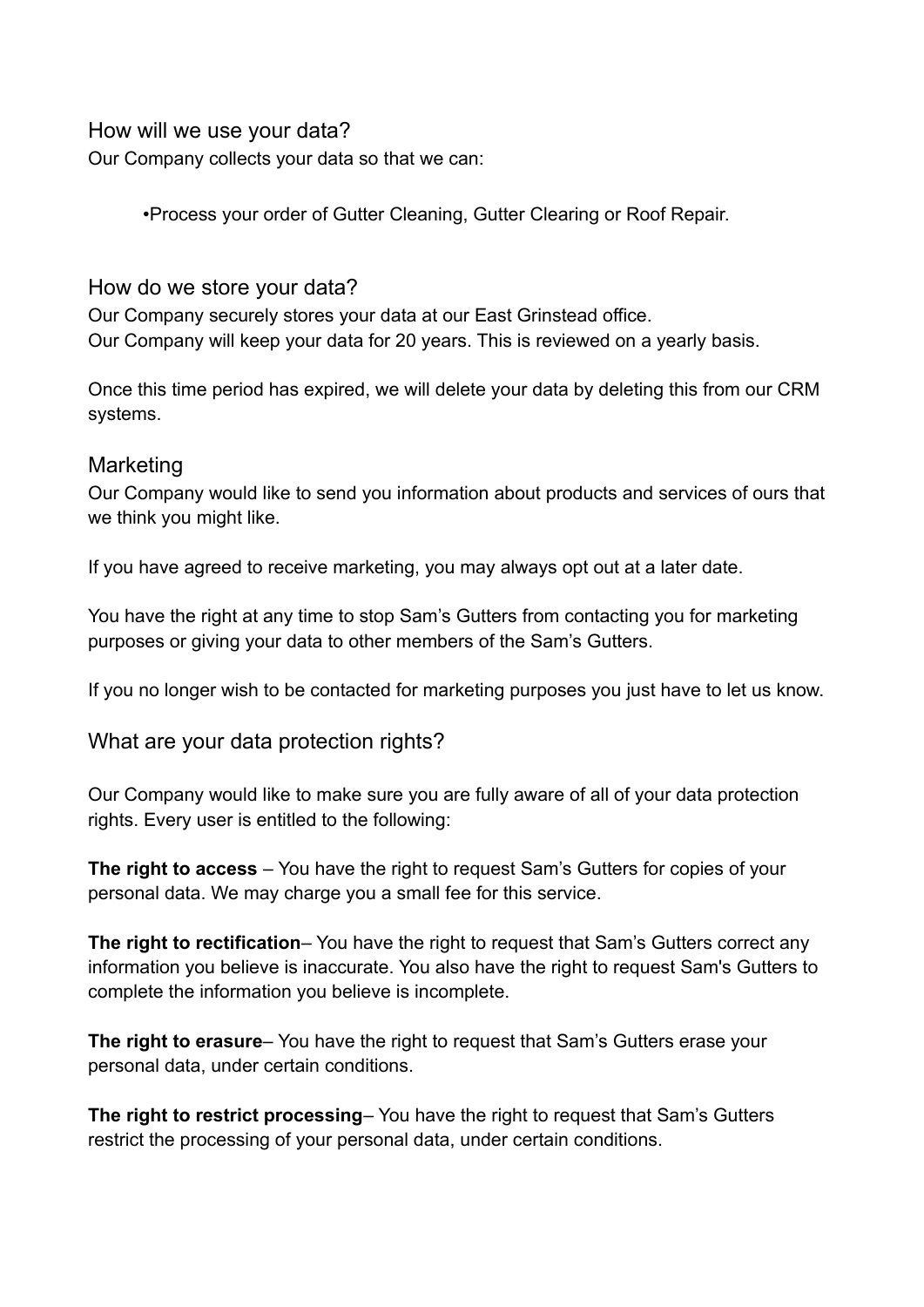**The right to object to processing**– You have the right to object to Sam's Gutters processing of your personal data, under certain conditions.

**The right to data portability**– You have the right to request that Sam's Gutters transfer the data that we have collected to another organization, or directly to you, under certain conditions.

If you make a request, we have one month to respond to you.

If you would like to exercise any of these rights, please contact us on the details below:

### Cookies

Cookies are text files placed on your computer to collect standard Internet log information and visitor behaviour information. When you visit our websites, we may collect information from you automatically through cookies or similar technology For further information, visit allaboutcookies.org.

### How do we use cookies?

Our Company uses cookies in a range of ways to improve your experience on our website, including:

Understanding how you use our website

## What types of cookies do we use?

There are a number of different types of cookies, however, our website uses:

•Functionality – Our Company uses these cookies so that we recognize you on our website and remember your previously selected preferences. These could include what language you prefer and location you are in. A mix of first-party and third-party cookies are used.

•Advertising – Our Company uses these cookies to collect information about your visit to our website, the content you viewed, the links you followed and information about your browser, device, and your IP address. Our Company sometimes shares some limited aspects of this data with our marketing director for advertising purposes.

#### How to manage cookies

You can set your browser not to accept cookies, however, in a few cases, some of our website features may not function as a result.